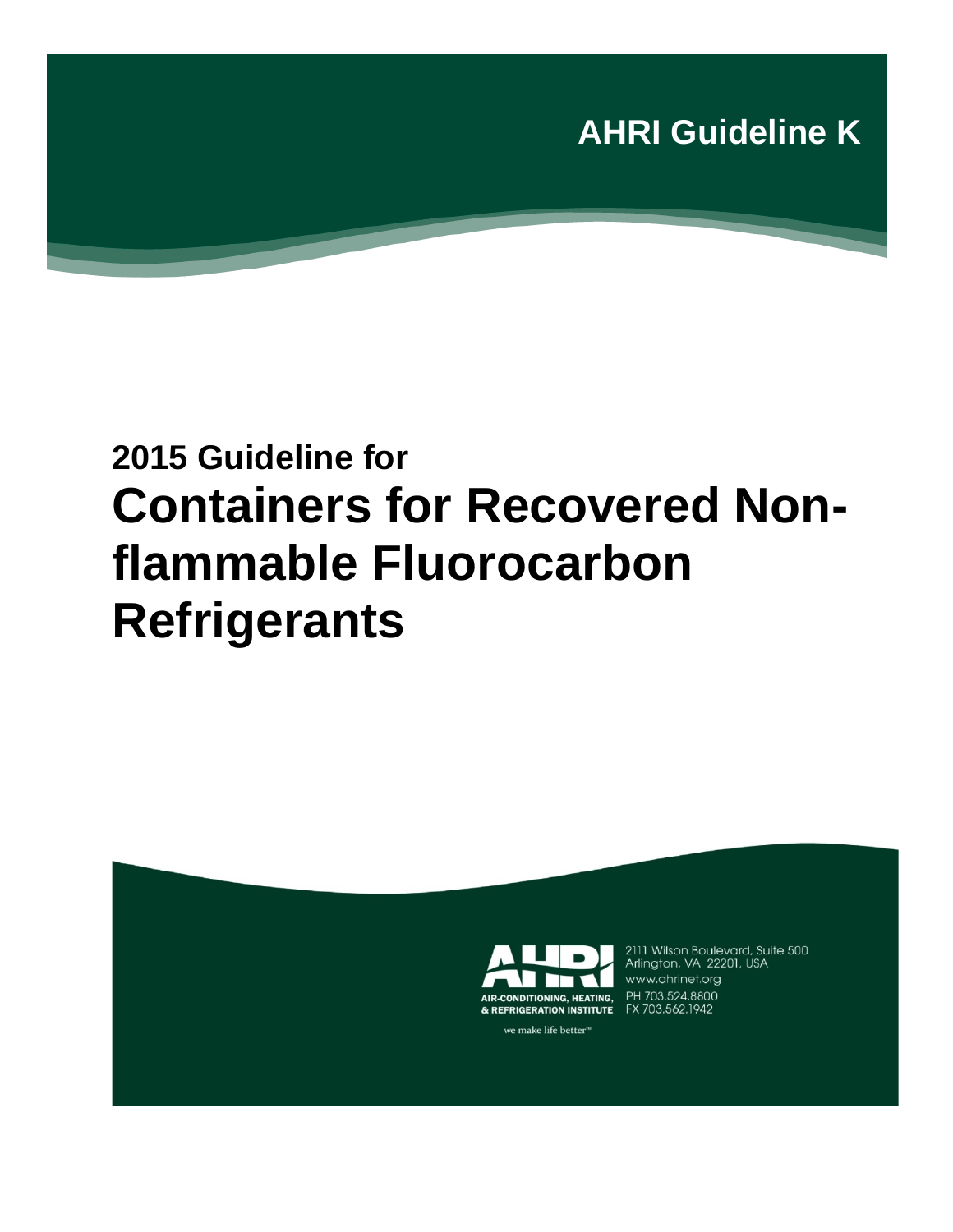### **IMPORTANT**

## *SAFETY DISCLAIMER*

AHRI does not set safety standards and does not certify or guarantee the safety of any products, components or systems designed, tested, rated, installed or operated in accordance with this standard/guideline. It is strongly recommended that products be designed, constructed, assembled, installed and operated in accordance with nationally recognized safety standards and code requirements appropriate for products covered by this standard/guideline.

AHRI uses its best efforts to develop standards/guidelines employing state-of-the-art and accepted industry practices. AHRI does not certify or guarantee that any tests conducted under its standards/guidelines will be non-hazardous or free from risk.

Note:

This guideline supersedes AHRI Guideline K-2009.

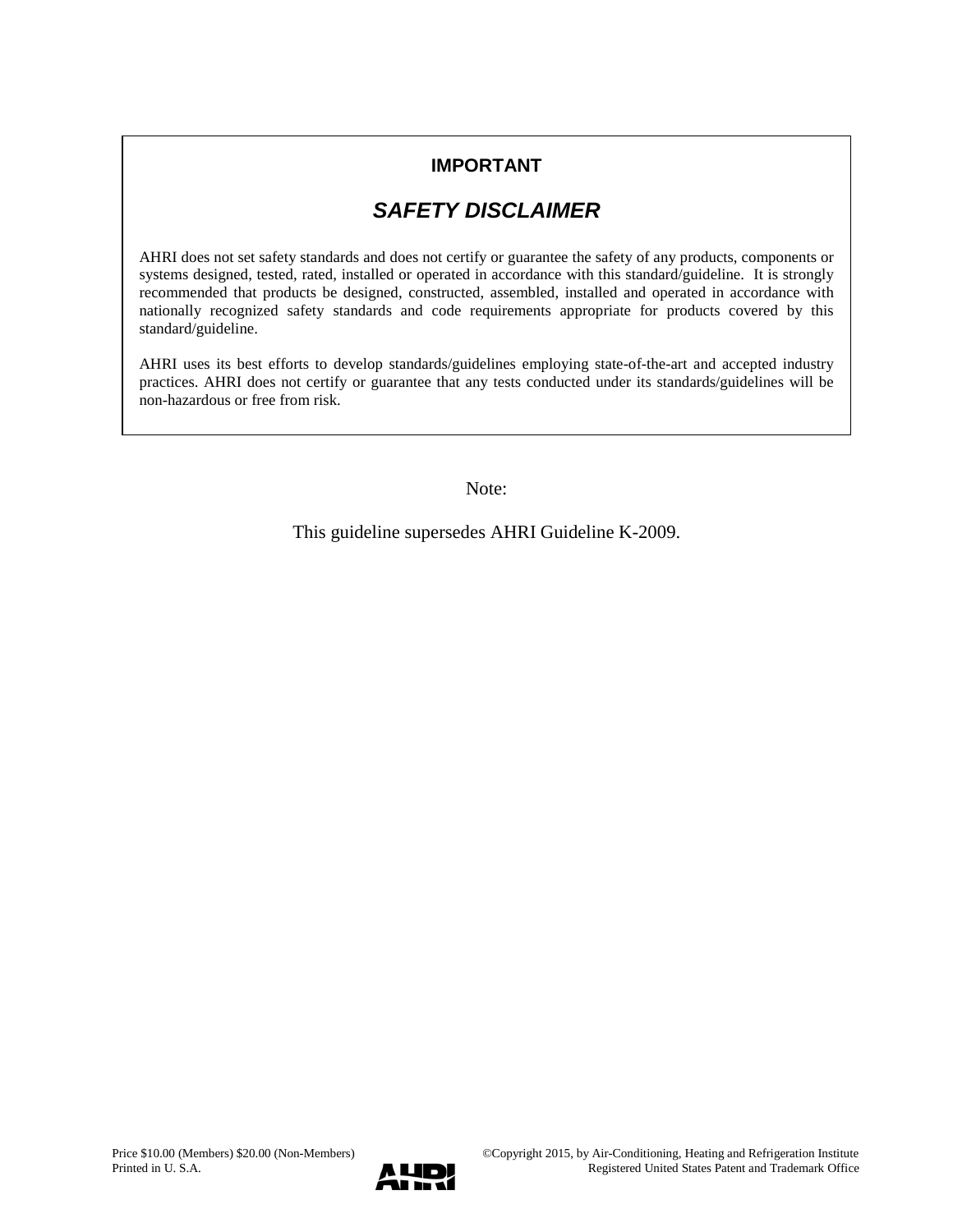### **TABLE OF CONTENTS**

| <b>SECTION</b> | <b>PAGE</b> |
|----------------|-------------|
| Section 1.     |             |
| Section 2.     |             |
| Section 3.     |             |
| Section 4.     |             |
| Section 5.     |             |
| Section 6.     |             |
| Section 7.     |             |
| Section 8.     |             |

### **APPENDICES**

| Appendix C. Service Pressures for Selected Non-flammable Fluorocarbon |  |
|-----------------------------------------------------------------------|--|

### **TABLES FOR APPENDICES**

| Table C1. | Service Pressures for Selected Non-flammable Fluorocarbon |  |
|-----------|-----------------------------------------------------------|--|
|           |                                                           |  |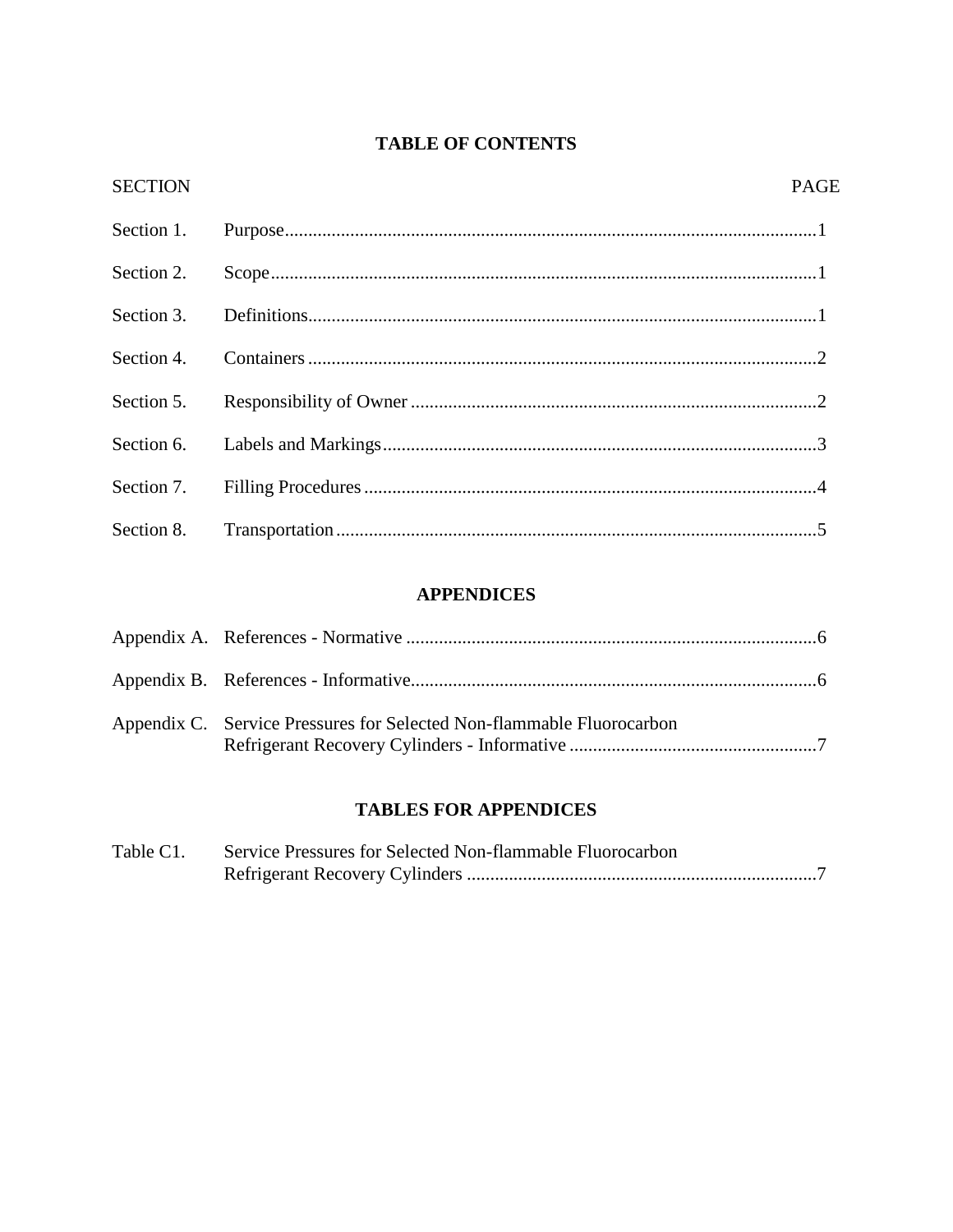# **CONTAINERS FOR RECOVERED NON-FLAMMABLE FLUOROCARBON REFRIGERANTS**

#### **Section 1. Purpose**

**1.1** *Purpose.* Recovery, recycling and Reclamation of certain non-flammable fluorocarbon refrigerants will prevent unnecessary release of these compounds. For practical and safety reasons, there is a need for containers designed and identified specifically for these uses. This document is intended as a recommended guide of good practice to be used on a voluntary basis by all who supply, use, store or transport these containers. In certain instances, this document sets forth federal requirements as of the date of publication hereof. This document is not intended to be an exhaustive listing of all such requirements. Applicable federal, state, and local requirements should be reviewed.

**1.1.1** *Intent*. This guideline is intended for the guidance of the industry, including manufacturers, engineers, installers, contractors, and users.

**1.1.2** *Review and Amendment*. This guideline is subject to review and amendment as technology advances.

#### **Section 2. Scope**

**2.1** *Scope.* This guideline applies to cylinders with a maximum Service Pressure of 400 psig and ton tanks with a maximum Service Pressure of 500 psig for the receipt, storage and transportation of Recovered Non-flammable Fluorocarbon Refrigerants.

Where this guideline mentions regulations that are mandated by the United States Federal Government, the reference to the Federal regulation is provided.

**2.2** *Exclusions.* This guideline does not apply to American Society of Mechanical Engineers (ASME) pressure vessels for on-site recovery and storage that are not U.S. Department of Transportation (DOT) approved for transportation of nonflammable fluorocarbon refrigerants.

#### **Section 3. Definitions**

All terms in this document shall follow the standard industry definitions in the current edition of ASHRAE Terminology website (https://www.ashrae.org/resources--publications/free-resources/ashrae-terminology) unless otherwise defined in this section.

**3.1** *Reclamation.* To reprocess refrigerant to new product specifications, by means which may include distillation. Chemical analysis of the refrigerant will be required to determine that appropriate product specifications are met. This term usually implies the use of processes or procedures available only at a reprocessing or manufacturing facility.

**3.2** *Recovered Non-flammable Fluorocarbon Refrigerant.* Refrigerant that has been removed from a system for the purpose of storage, recycling, Reclamation or transportation.

**3.3** *Service Pressure.* The rated pressure marked on the cylinder or ton tank.

**3.4** *Special Permit Cylinder*. A cylinder that has been by authorized by the DOT to be manufactured outside the scope of existing DOT regulations but in accordance with the requirements specified by DOT in a special permit. The requirements in the special permit may include design, composition, manufacture, testing, marking, and transportation criteria as well as special provisions.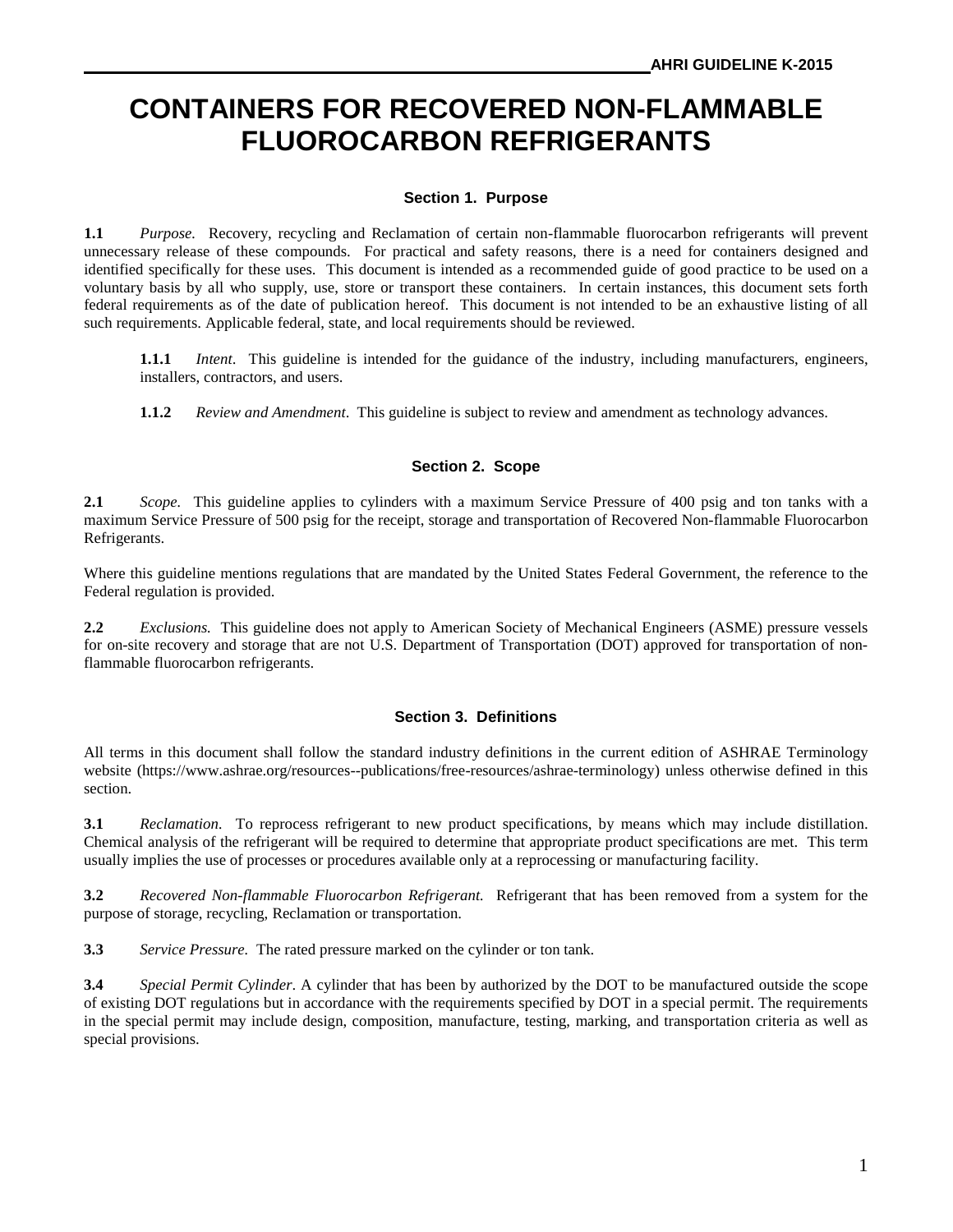#### **Section 4. Containers**

**4.1** *Cylinders for Recovered Non-flammable Fluorocarbon Refrigerants as Referenced in Appendix C.*

**4.1.1** Federal law requires that cylinders comply with United States DOT packaging requirements, in accordance with CFR Title 49, or as specified in an applicable Special Permit as provided by the cylinder manufacturer.

Note: Federal law 49 U.S.C. 5124 forbids the transportation of DOT Specification 39 (see CFR Title 49) nonreusable/non-refillable cylinders, if refilled. Non-refillable cylinders meeting DOT Specification 39 should not be refilled or reused for any reason due to risk of serious personal injury.

**4.1.2** Valve outlet connections should comply with Compressed Gas Association Publication V-1.

**4.1.3** Pressure relief devices are required to comply with Compressed Gas Association Publication S-1.1.

**4.1.4** Valves used for vapor and/or liquid withdrawal should be clearly identified and marked.

**4.2** *Ton Tanks for Recovered Non-flammable Fluorocarbon Refrigerants as Referenced in Appendix C.*

**4.2.1** Federal law requires that ton tanks comply with United States DOT specification 106A500X or 110A500W as detailed in 49 CFR Part 179, Subpart E

**4.2.2** Valve outlet connections should comply with Compressed Gas Association Publication V-1.

**4.2.3** Federal law, CFR Title 49, requires that pressure relief devices comply with CGA Publication S-1.1.

**4.3** *Containers for Recovered Non-flammable Fluorocarbon Refrigerants R-11, R-113, and R-123.*

**4.3.1** DOT Specifications require that steel drums comply with UN Specification 1A1, as per 49 CFR Part 178, Subpart L.

**4.3.2** Containers that originally contained new refrigerant R-11, R-113, or R-123 (excluding those originally used for cleaning agents) may be used, provided the following conditions are met:

**4.3.2.1** The drums should be inspected internally and externally and found to be clean and free of dents, bulges, holes, cracks, rust, pits, creases or other structural weaknesses.

**4.3.2.2** Closure devices, including gaskets, should be in such condition that they comply, in all respects, with the original requirements for the drum.

**4.3.2.3** Drums that originally contained refrigerant R-11, R-113, or R-123 should be made to comply with Section 6.6.3. Previous labels and markings should be removed and be replaced with new labels and markings per Section 6.4.

#### **Section 5. Responsibility of Owner**

This section applies only to cylinders and ton tanks, not drums, because drums are not compressed gas containers. See applicable definitions in 49 CFR Part 171, Subpart A.

**5.1** *Cylinder Filling.* Only the owner may fill his/her containers or grant permission for some other party to fill them.

**5.1.1** Responsibility to assure that the service pressure rating of the cylinder or ton tank is appropriate for the material being recovered rests with the filler. Different refrigerants require different minimum Service Pressures, as per Appendix C.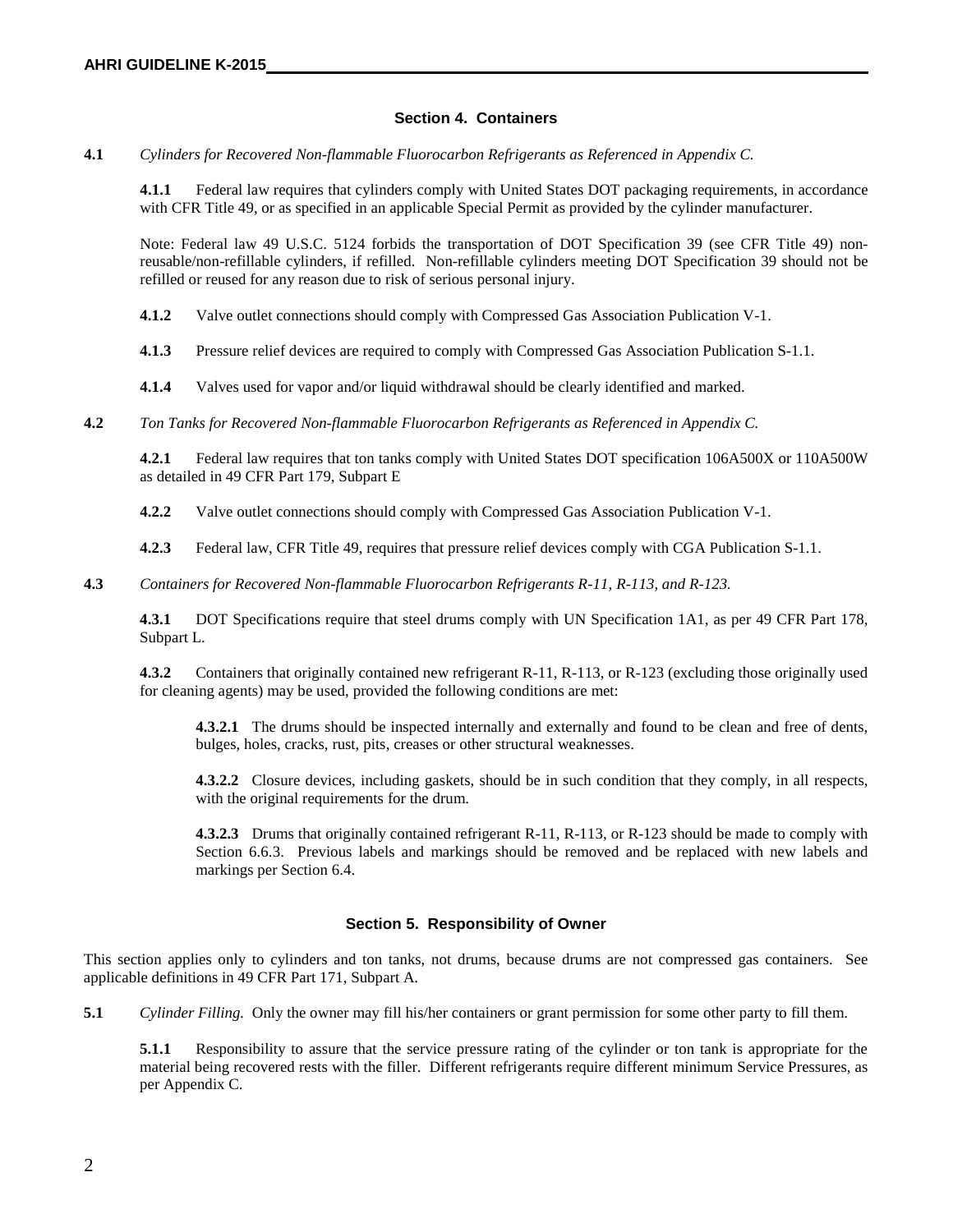**5.2** *Cylinder/Ton Tank Retesting.* Federal law requires that refillable cylinders used to recover refrigerant must be inspected and hydrostatically tested a minimum of once every five years in accordance with 49 CFR Part 180, Subpart C or as specified in an applicable Special Permit as provided by the manufacturer of the cylinder. Testing by visual inspection alone is not permitted (See 49 CFR Part 180, Subpart C**)**.

Responsibility to assure the cylinder or ton tank is within the test date rests with the filler even if the filler is not the owner of the container. Per 49 CFR Part 180, Subpart C, no cylinder is permitted to be filled with a hazardous material and offered for transportation in commerce unless that cylinder has been successfully requalified and marked in accordance with DOT requirements. Per 49 CFR Part 180, Subpart F no ton tank is permitted to be filled with a hazardous material and offered for transportation in commerce unless that ton tank has been successfully requalified and marked in accordance with DOT requirements.

#### **Section 6. Labels and Markings**

**6.1** *DOT Requirements.* Specific container labeling and marking requirements apply for all DOT-regulated hazardous materials. Instructions as noted in Sections 6.1.1 and 6.1.2 apply to non-flammable fluorocarbon recovered refrigerants.

Note: R-11 in drum quantities is not a DOT-regulated hazardous material. When in bulk packaging of 5,000 lbs. or more, it is subject to DOT regulation as a hazardous substance. R-113 and R-123, in any quantity, are not DOT regulated hazardous materials.

**6.1.1** *Labeling*. Federal law requires that each non-flammable gas cylinder display a DOT diamond (square-on-point) "non-flammable gas" label. The 4" x 4" green diamond shaped label may be printed on a tag and securely attached to the cylinder's valve protection cap prior to shipment. Ton tanks require two DOT non-flammable gas labels, one on each end.

**6.1.2** *Marking*. Federal law requires that each container of a regulated material be marked with a DOT proper shipping name and an appropriate UN identification number as specified in DOT CFR Title 49, Part 172 Subpart D. Consignee's or consignor's name and address is required to be shown on each container. Refer to CFR Title 49 for details of marking requirements.

#### **6.2** *EPA Labeling Requirements.*

**6.2.1** Each cylinder, ton tank, or drum containing a recovered refrigerant designated by the U.S. Environmental Protection Agency as a Class I (CFC) or Class II (HCFC) substance in the Clean Air Act is required to display a warning statement indicating that the product(s) inside the cylinder or drum harms the earth's ozone layer.

The warning statement is as follows per 40 CFR Part 82, Subpart E:

WARNING: Contains (insert name of substance) which harms public health and environment by destroying ozone in the upper atmosphere.

**6.2.2** The chemical name of the substance may be abbreviated in the warning statement. For example, R-134a may be substituted for 1,1,1,2-Tetrafluoroethane.

#### **6.3** *Fill Weight.*

**6.3.1** The gross weight should be marked on each cylinder and ton tank. Maximum allowable gross weight should be determined as follows:

Maximum allowable gross cylinder weight =  $(0.8 \cdot WC \cdot SG) + TW$  1

Where:

- $SG = Specific gravity of the refrigerator recovered at 77°F$
- $TW = T$ are weight of the recovery cylinder, lb
- $WC = Water capacity of the recovery cylinder, lb$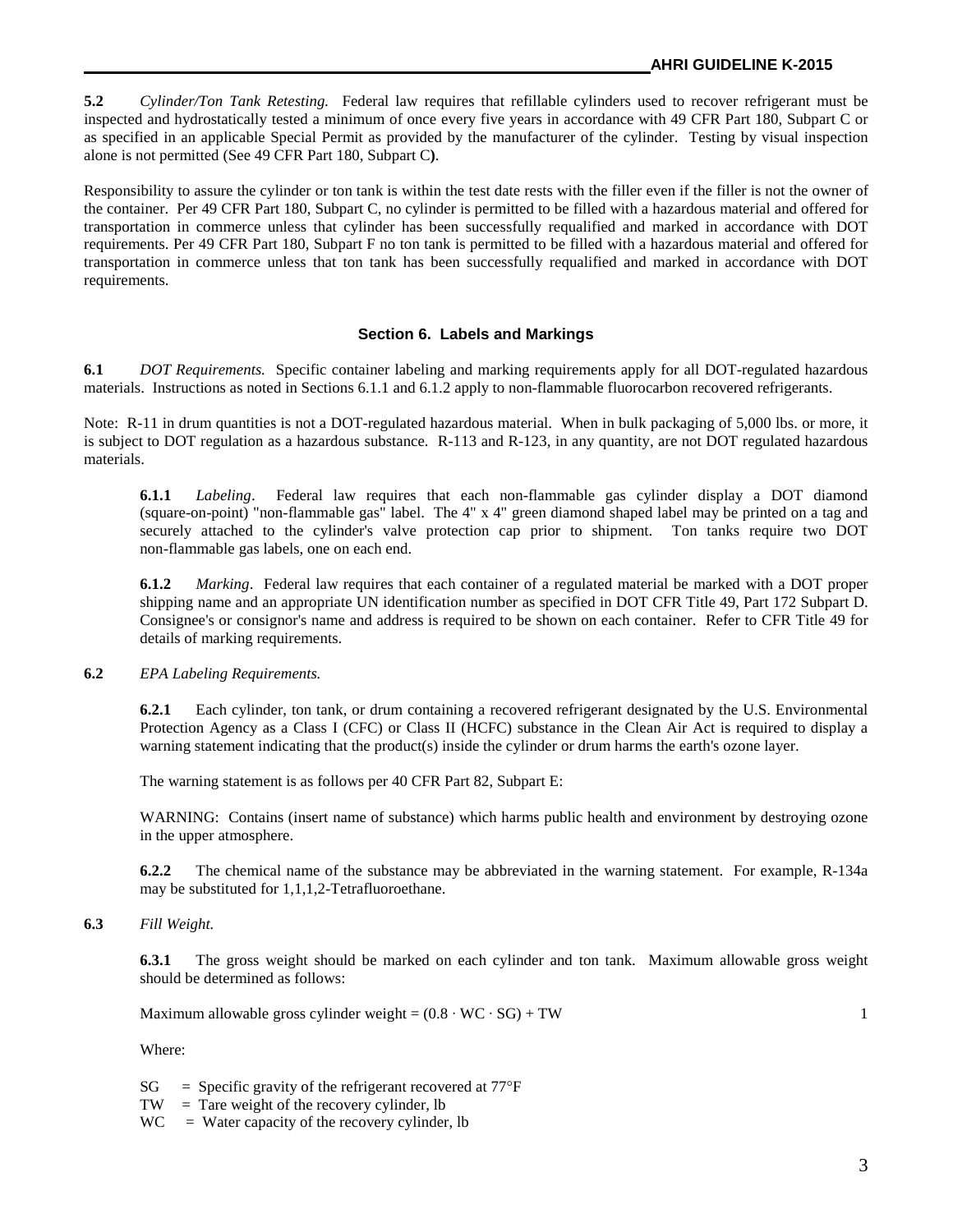#### **6.4** *Product Labeling and Marking.*

**6.4.1** Each container should display a precautionary label prepared in accordance with OSHA HCS 1910.1200. Federal law requires that this label include:

**6.4.1.1** Product identifier **6.4.2.2** Signal word **6.4.2.3** Hazard statements **6.4.2.4** Pictograms **6.4.2.5** Precautionary statements **6.4.2.6** Name, address, and telephone number of the chemical manufacturer, importer, or other responsible party

**6.4.2** Federal law requires that cylinders and ton tanks be marked in accordance with 49 CFR Part 172, Subpart D.

**6.4.3** Printing on labels should be clear and legible.

**6.5** *User Information.* Each container should be labeled with the filler's name, address and date filled.

**6.6** *Color.* Following are examples of coloring schemes for various recovery containers. Depending upon the provider of the recovery container, the actual shading of the color may vary. However, the use of the color yellow as specified below will identify the container as a recovery vessel.

**6.6.1** Cylinders with non-removable collars:

The body should be gray. The collar should be yellow.

**6.6.2** Cylinders with removable caps:

The body should be gray. The shoulder and the cap should be yellow.

**6.6.3** Drums:

The drum should be gray. The top head should be yellow.

**6.6.4** Ton tanks:

The body should be gray. The ends and chimes should be yellow.

#### **Section 7. Filling Procedures**

Important: Do not mix refrigerants when filling containers.

**7.1** *Cylinders and Ton Tanks*.

**7.1.1** Per DOT requirements, do not fill if the present date is more than five years past the test date on the container. No person may fill a cylinder overdue for periodic re-qualification with a hazardous material and then offer it for transportation. The prohibition against offering a cylinder for transportation that is overdue for periodic re-qualification does not apply to a cylinder filled prior to the re-qualification due date. See 49 CFR Part 173, Subpart G.

The test date will be stamped on the shoulder or collar of 4BA and 4BW cylinders; on the valve end chime of 106A and 110A ton tanks; and per the cylinder manufacturer's design on Special Permit Cylinders. For each cylinder or ton tank, the test date marking will appear as follows: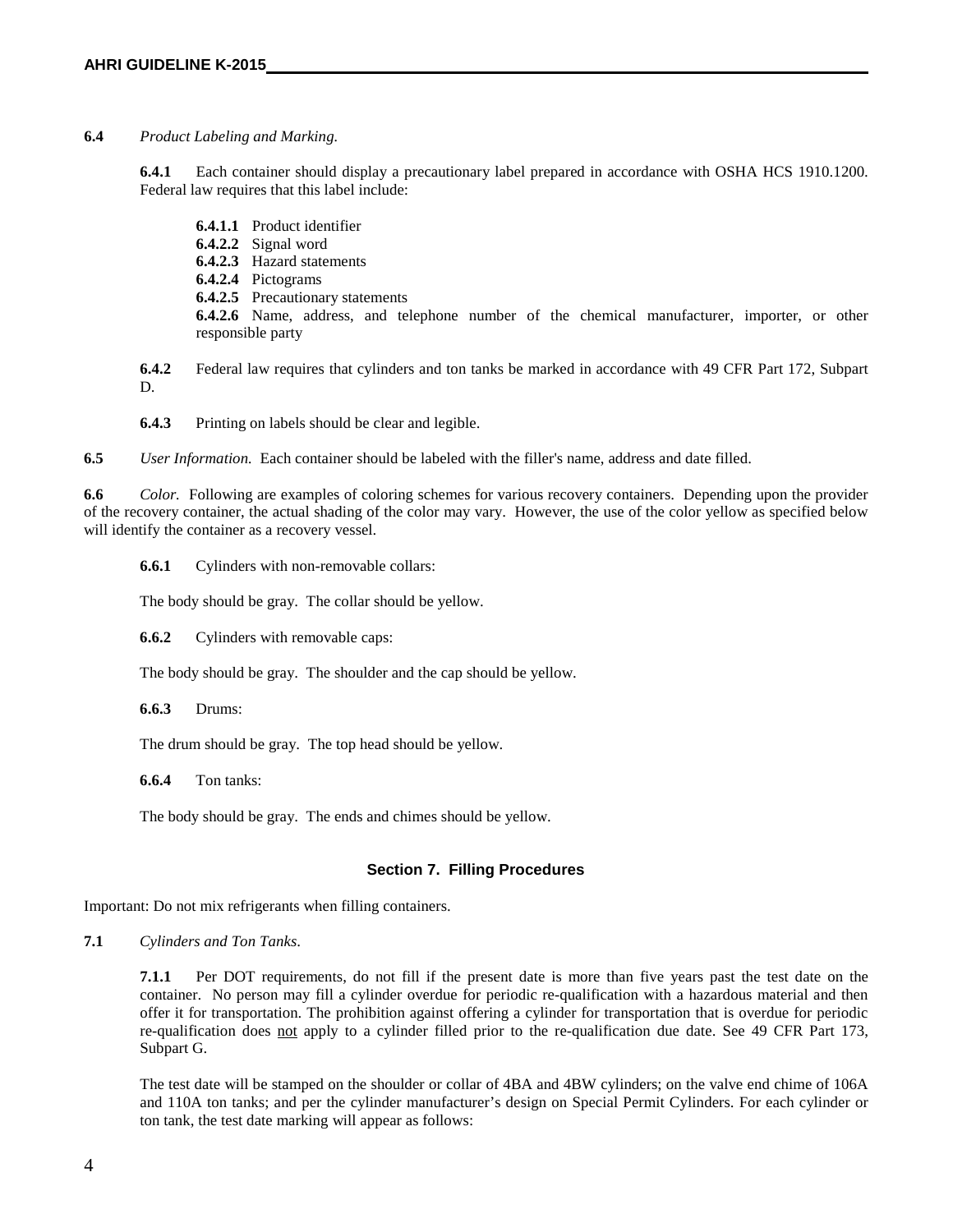A1 9 06X 32

Note: This indicates the cylinder was re-tested in September of 2006 by re-tester number A132. X represents the 5 year volumetric expansion test (the Effective Date for the additional markings (e.g. X) was 9/2006).

**7.1.2** Cylinders and ton tanks should be continuously weighed during filling to ensure user safety. The maximum allowable gross weight should never be exceeded.

**7.1.3** Cylinders and ton tanks should be checked for leakage prior to shipment. Federal law per 49 CFR Part 173, Subpart G requires that leaking cylinders and ton tanks not be shipped and be immediately evacuated into acceptable cylinders or ton tanks.

**7.2** *Drums.*

**7.2.1** Recovered refrigerant R-11, R-113, or R-123 should be placed into a new drum or a drum that previously contained new refrigerant R-11, R-113, or R-123, respectively.

**7.2.2** Drums should be continuously weighed during filling to ensure user safety. Drums should be filled to allow a vapor space equal to at least 10% of the drum height between the top of the liquid and the bottom of the drum top.

**7.2.3** Drums should be sealed by wrench-tightening the closure devices until the gaskets are firmly seated and the closure is confirmed not to leak.

**7.2.4** Drums should be checked for leakage prior to shipment. In accordance with 49 CFR Part 173, Subpart B, leaking drums must not be shipped and must be immediately transferred into acceptable containers.

#### **Section 8. Transportation**

**8.1** *Local Regulations*. Per federal regulations in 49 CFR Part 173, Subpart G, the shipper of recovered refrigerant is responsible to determine if there are any state or local regulations restricting transportation, such as classifying recovered refrigerant and oil mixtures as hazardous waste. As of the date of publication hereof, the U.S. Environmental Protection Agency does not classify these materials as hazardous waste.

**8.2** *Shipping Papers*. Per 49 CFR Part 172, Subpart C, the shipper is required to properly fill out the shipping papers when returning the recovered refrigerant. The shipping papers always contain:

- **8.2.1** The quantity and type of container
- **8.2.2** The total gross weight of recovered refrigerants, lb
- **8.2.3** For DOT hazardous materials, the shipping descriptions always include the following, in sequence:

**8.2.3.1** The UN identification number, for example: "UN 1018"

**8.2.3.2** The DOT proper shipping name, for example: Refrigerant Gas R-22

**8.2.3.3** The DOT hazard class, for example: "2.2"

**8.2.4** For material not regulated by DOT as a hazardous material, the words "Not Regulated as a Hazardous Material by DOT" are recommended.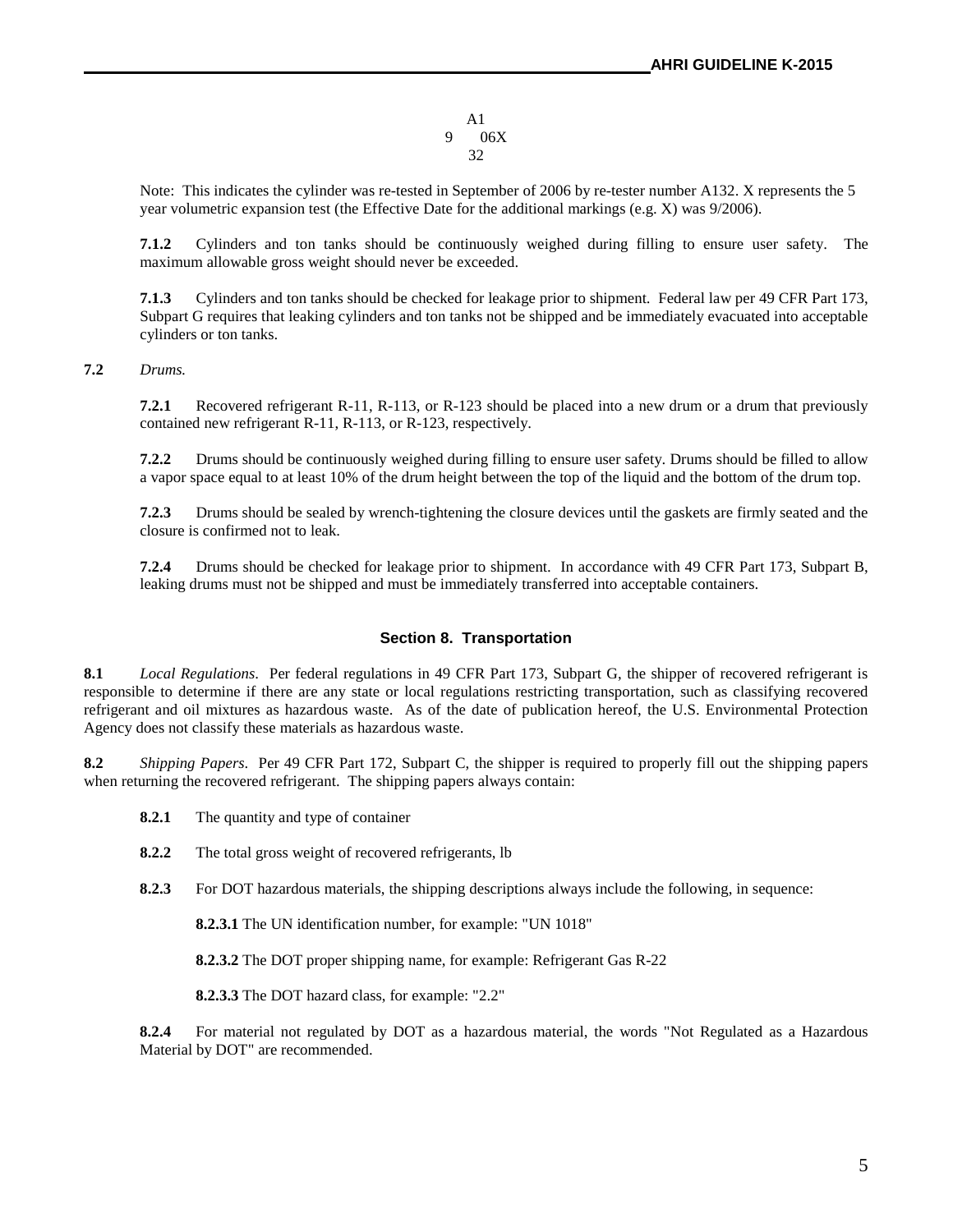# **APPENDIX A. REFERENCES - NORMATIVE**

**A1** Listed here are all standards, handbooks, and other publications essential to the formation and implementation of the standard. All references in this appendix are considered as part of this guideline.

None.

# **APPENDIX B. REFERENCES - INFORMATIVE**

**B1** Listed here are standards, handbooks, and other publications which may provide useful information and background but are not considered essential. References in this appendix are not considered part of the guideline.

**B1.1** ASHRAE Terminology, https://www.ashrae.org/resources--publications/free-resources/ashrae-terminology, 2015, American Society of Heating, Refrigerating and Air-Conditioning Engineers, Inc., 1791 Tullie Circle, N.E., Atlanta, GA 30329, U.S.A.

**B1.2** CGA Publication V-1-2013, *Compressed Gas Cylinder Valve Outlet and Inlet Connections*, 2013, Compressed Gas Association, 14501 George Carter Way, Suite 103, Chantilly, VA 20151-2923, U.S.A.

**B1.3** CGA Pamphlet S-1.1, *Pressure Relief Device Standard Part 1 - Cylinders for Compressed Gases*, 2011, Compressed Gas Association, Inc., 14501 George Carter Way, Suite 103, Chantilly, VA 20151-2923, U.S.A.

**B2** For information on cylinder tank testing:

**B2.1** U.S. Department of Transportation, Pipeline and Hazardous Materials Safety Administration, 1200 New Jersey Ave., S.E., Washington, DC 20590 U.S.A.

**B3** For information on Code of Federal Regulations Title 49:

**B3.1** Superintendent of Documents, Government Printing Office, Washington, DC 20401 U.S.A., (202) 512- 1800

**B3.2** Code of Federal Regulations, [http://www.ecfr.gov/cgi-bin/ECFR?page=browse,](http://www.ecfr.gov/cgi-bin/ECFR?page=browse) 2015, United States Government Publishing Office, 710 North Capitol Street N.W. Washington, DC 20403 U.S.A.

**B4** For information on Occupational Safety & Health Administration Hazard Communication Standard 1910.1200:

**B4.1** U.S. Department of Labor, Occupational Safety & Health Administration, 200 Constitution Ave, NW, Washington, DC 20210, 800-321-6742.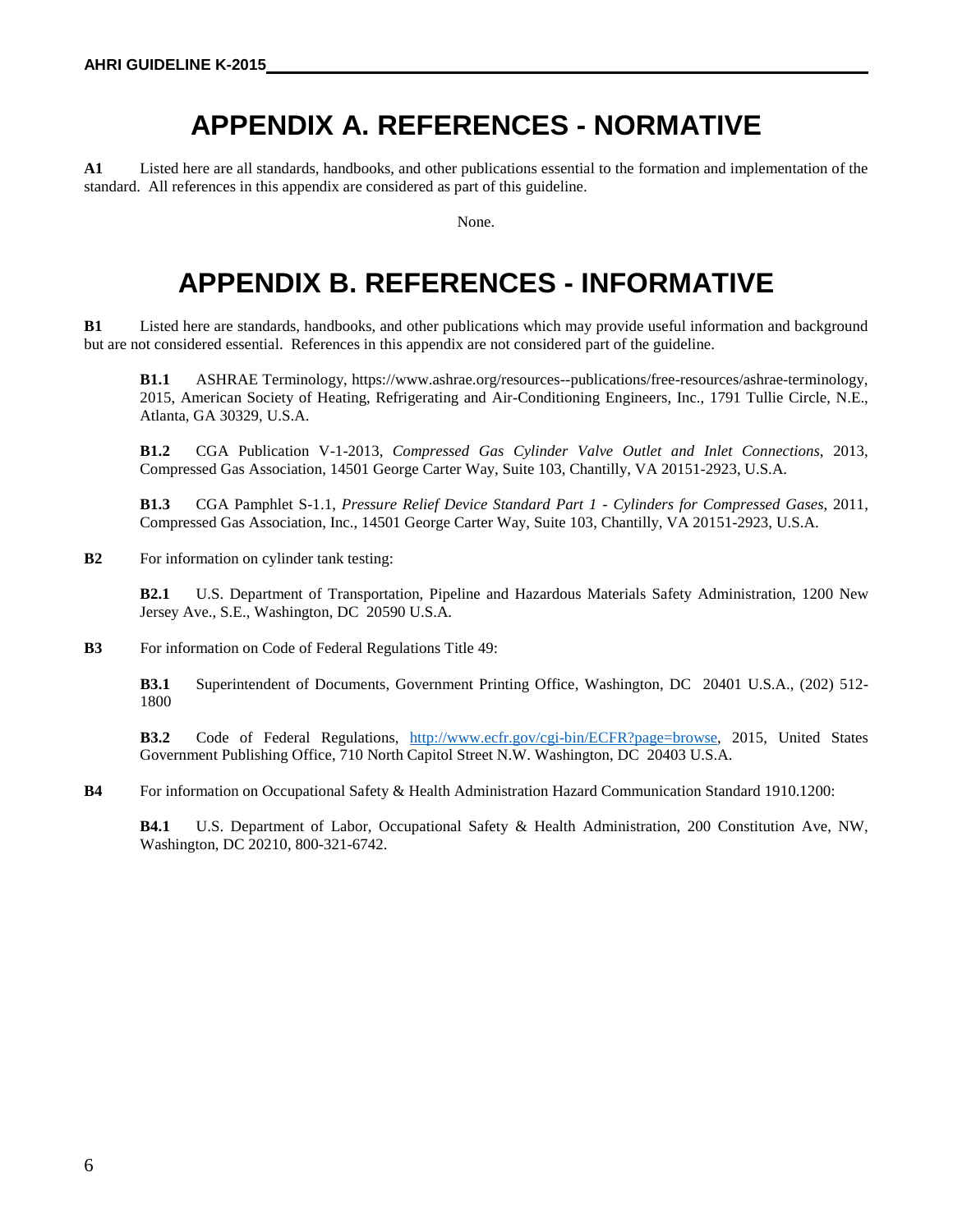# **APPENDIX C. SERVICE PRESSURES FOR SELECTED NON-FLAMMABLE FLUOROCARBON REFRIGERANT RECOVERY CYLINDERS – INFORMATIVE**

| Table C1. Service Pressures for Selected Non-flammable Fluorocarbon Refrigerant<br><b>Recovery Cylinders</b> |                                           |                                           |                                                                      |  |  |
|--------------------------------------------------------------------------------------------------------------|-------------------------------------------|-------------------------------------------|----------------------------------------------------------------------|--|--|
| Refrigerants                                                                                                 | Vapor Pressure at<br>$131^\circ F$ , psig | Vapor Pressure at<br>$70^{\circ}$ F, psig | Minimum Required Cylinder<br>Service Pressure, psig <sup>1,2,3</sup> |  |  |
| $R-11$                                                                                                       | 24.8                                      | N/A                                       | 225                                                                  |  |  |
| $R-12$                                                                                                       | 183.0                                     | 70.1                                      | 225                                                                  |  |  |
| $R-22$                                                                                                       | 300.8                                     | 121.4                                     | 241                                                                  |  |  |
| $R-113$                                                                                                      | 4.0                                       | N/A                                       | 225                                                                  |  |  |
| R-114                                                                                                        | 59.3                                      | 12.6                                      | 225                                                                  |  |  |
| $R-115$                                                                                                      | 253.6                                     | 103.2                                     | 225                                                                  |  |  |
| $R-123$                                                                                                      | 21.1                                      | N/A                                       | 225                                                                  |  |  |
| $R-124$                                                                                                      | 113.1                                     | 34.3                                      | 225                                                                  |  |  |
| $R-125$                                                                                                      | 397.1                                     | 164.9                                     | 318                                                                  |  |  |
| R-134a                                                                                                       | 201.6                                     | 70.8                                      | 225                                                                  |  |  |
| R-141b                                                                                                       | 16.2                                      | N/A                                       | 225                                                                  |  |  |
| $R-218$                                                                                                      | 248.5                                     | 98.1                                      | 225                                                                  |  |  |
| R-227ea                                                                                                      | 136.2                                     | 43.5                                      | 225                                                                  |  |  |
| R-236fa                                                                                                      | 82.5                                      | 19.8                                      | 225                                                                  |  |  |
| R-245fa                                                                                                      | 43.3                                      | 3.8                                       | 225                                                                  |  |  |
| $R-401A$                                                                                                     | 223.2                                     | 85.7                                      | 225                                                                  |  |  |
| $R-401B$                                                                                                     | 236.1                                     | 91.7                                      | 225                                                                  |  |  |
| R-402A                                                                                                       | 382.6                                     | 161.4                                     | 306                                                                  |  |  |
| R-402B                                                                                                       | 356.9                                     | 149.5                                     | 285                                                                  |  |  |
| R-403A                                                                                                       | 344.8                                     | 146.0                                     | 276                                                                  |  |  |
| $R-403B$                                                                                                     | 364.1                                     | 155.9                                     | 291                                                                  |  |  |
| R-404A                                                                                                       | 360.1                                     | 148.8                                     | 288                                                                  |  |  |
| R-405A                                                                                                       | 214.9                                     | 82.9                                      | 225                                                                  |  |  |
| R-407A                                                                                                       | 360.2                                     | 147.6                                     | 288                                                                  |  |  |
| $R-407B$                                                                                                     | 379.3                                     | 156.7                                     | 303                                                                  |  |  |
| R-407C                                                                                                       | 342.8                                     | 139.3                                     | 274                                                                  |  |  |
| R-407D                                                                                                       | 293.3                                     | 116.0                                     | 235                                                                  |  |  |
| <b>R-407E</b>                                                                                                | 331.5                                     | 133.9                                     | 265                                                                  |  |  |
| <b>R-408A</b>                                                                                                | 333.3                                     | 137.3                                     | 267                                                                  |  |  |
| R-409A                                                                                                       | 227.2                                     | 89.1                                      | 225                                                                  |  |  |
| $R-409B$                                                                                                     | 238.6                                     | 94.1                                      | 225                                                                  |  |  |
| <b>R-410A</b>                                                                                                | 484.0                                     | 201.1                                     | 387                                                                  |  |  |
| $R-410B$                                                                                                     | 480.6                                     | 199.7                                     | 384                                                                  |  |  |
| <b>R</b> 414A                                                                                                | 212.4                                     | 82.6                                      | 225                                                                  |  |  |
| $R-414B$                                                                                                     | 213.4                                     | 82.8                                      | 225                                                                  |  |  |
| $R-416A$                                                                                                     | 177.9                                     | 62.0                                      | 225                                                                  |  |  |
| R-417A                                                                                                       | 284.0                                     | 112.6                                     | 227                                                                  |  |  |
| $R-420A$                                                                                                     | 190.2                                     | 66.5                                      | 225                                                                  |  |  |
| $R-421A$                                                                                                     | 303.3                                     | 121.3                                     | 243                                                                  |  |  |